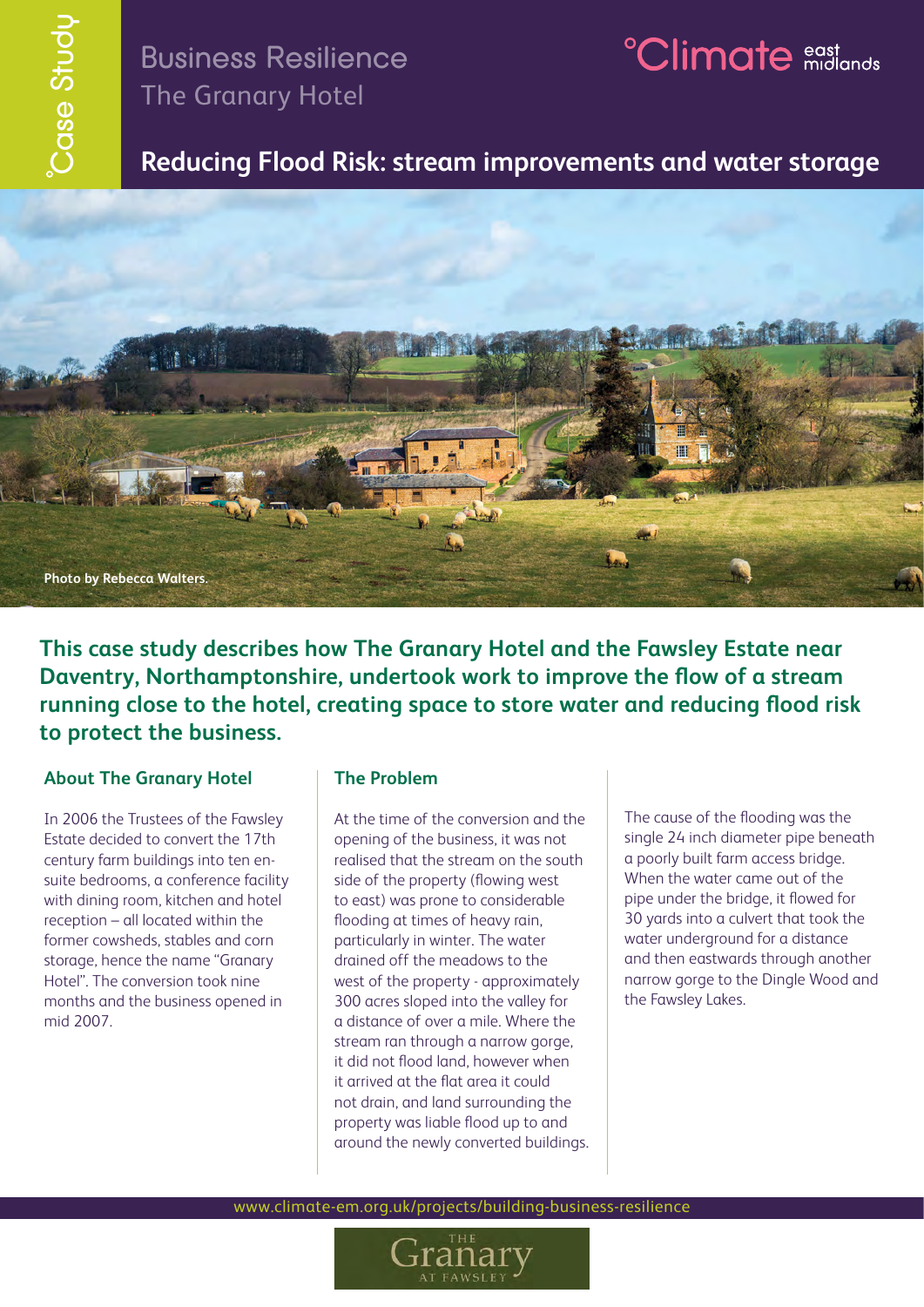### **Impacts on the business**

From the business point of view it created an extremely difficult situation. Access to the car park and parking generally was virtually impossible during flood conditions. The damage to the walls and foundations of the building on the south-west corner, and the risk of dampness showing up in bedrooms and therefore making them unlettable, were real concerns.

The potential for rapid losses was therefore a significant threat to the business, which the landlords were keen to rectify immediately.



 **Flooding at The Granary Hotel.**

### **The former flood area is at the corner of the building in the left-hand foreground.**

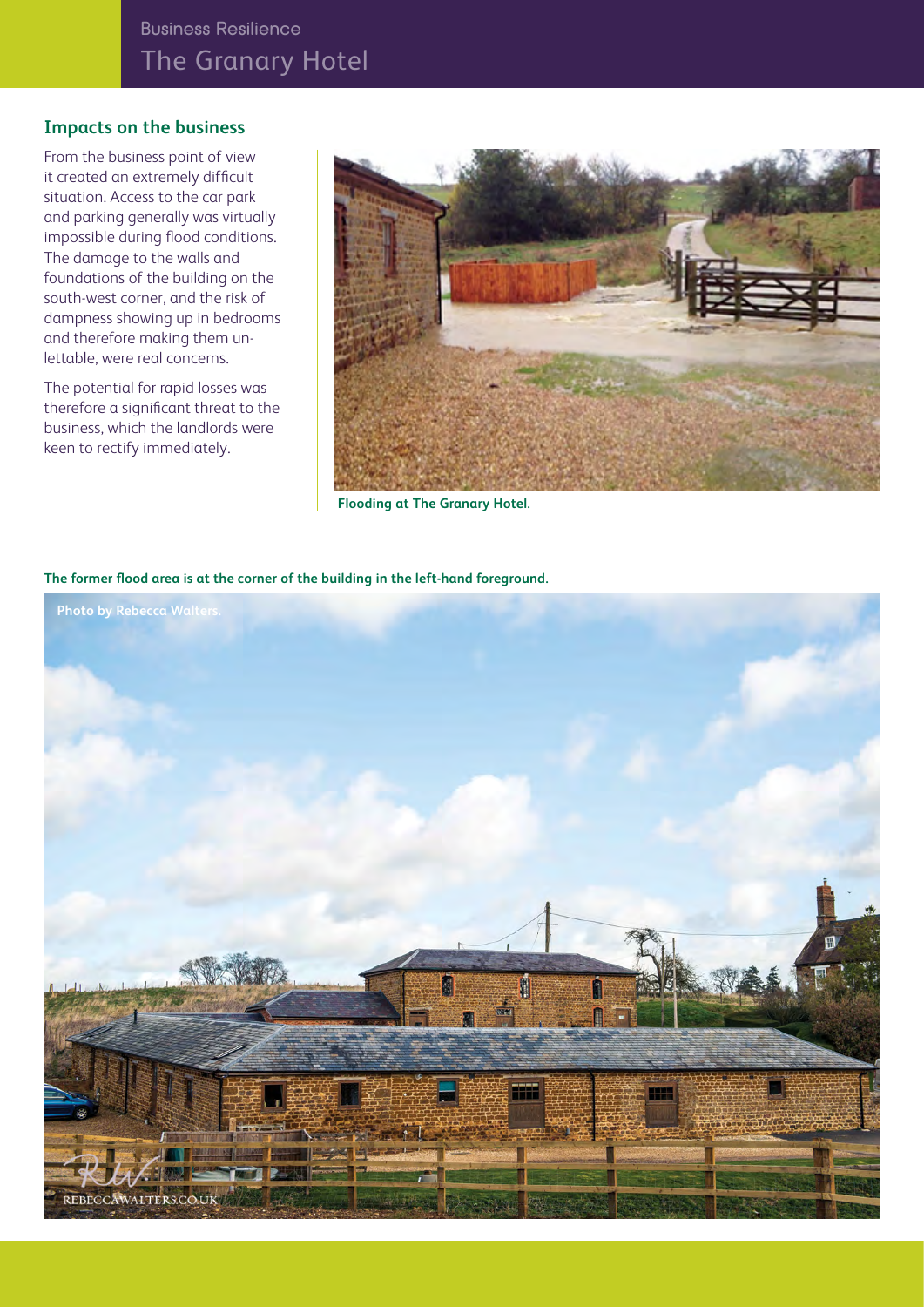## **Solving the problem**

The Estate provided its own staff and machinery to solve the problem. They first dug out a small "storage" lake to the west of the bridge and adjacent to the car park. This lake is approximately 50 yards in length and up to 8 yards wide. At the east end of the lake a large tree trunk was laid across the width of the stream, creating a waterfall before the stream goes under the bridge. This has the effect of deepening the water upstream of the tree trunk by 3 feet and enables the water to "back up" the valley or gorge at times of heavy rain, instead of flooding the adjacent area.

Next, they completely removed the track over the bridge and then the single pipe was replaced by two concrete pipes of the same dimension. They supported the pipes on concrete and constructed a concrete block wall at either side to the level of the finished track, and finally filled the track area with graded road stone and small top dressing similar to the grey stone farm track.

On the east side of the bridge the estate contractor created an attractive pond to protect the culvert with a water storage area. This was further enhanced by a two level pond entering the stream from the south. The reason for this was that a tiny spring in the next field had created a small water

run along the hedgerow and needed guiding into the major stream. These ponds could become an attractive feature in the future, with water plants such as watercress. Already, reeds are spreading in the lake and birds such as moorhens and mallard ducks are nesting in the centre of the water.



**Work underway.**



**This diagram shows the hotel buildings in relation to the stream, and the location of the former flood area. It shows the features created to store water, namely the storage lake and the ponds. The stream flows from west to east.**